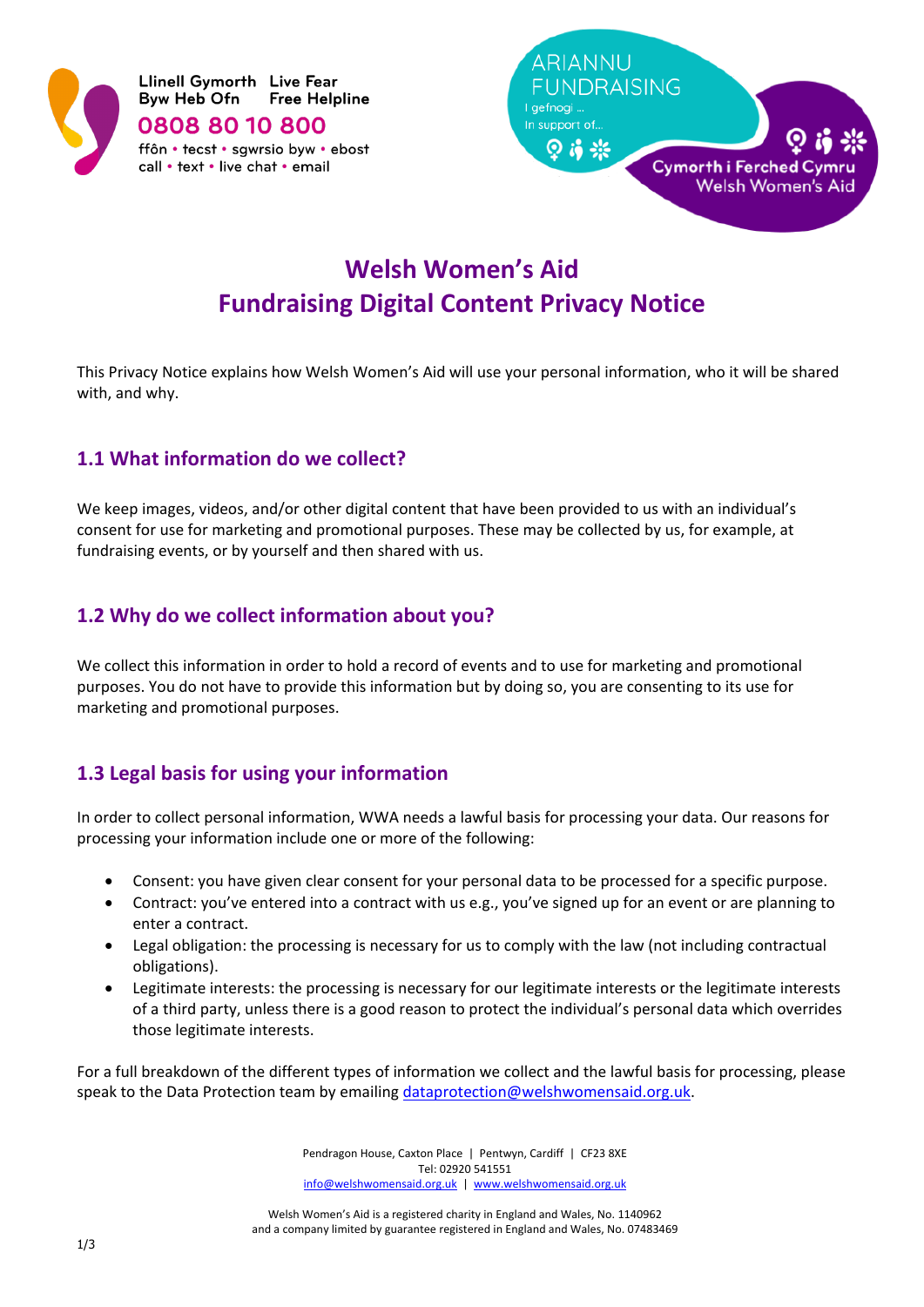



# **1.4 What do we do with your information?**

Your electronic information is held within Welsh Women's Aid's secure Customer Relationship Management cloud-based database, and, in some cases, it may also be stored on Microsoft SharePoint or local machines and remains confidential.

Welsh Women's Aid is certified under the Cyber Essentials scheme, for more information please visit <https://www.cyberessentials.ncsc.gov.uk/> or contact [DataProtection@welshwomensaid.org.uk.](mailto:DataProtection@welshwomensaid.org.uk)

## **1.5 Who do we share your information with?**

The information we collect from you will not be shared with anyone externally but may be used on marketing and promotional content that is available to the public, for example, on leaflets and on our social media.

### **1.6 How long will we keep your information?**

We will hold any digital information for no more than 5 years after it was provided, after which the raw data will be deleted. Any historical materials using your information may remain in circulation, but new materials using this content will not be produced.

You can exercise your right to erasure under data protection law at any other time prior to this by emailing [fundraising@welshwomensaid.org.uk.](mailto:fundraising@welshwomensaid.org.uk)

#### **1.7 What are your rights?**

You have the right to:

- 1. Know how your personal information is being collected and used
- 2. Ask to see information about you that is held by WWA (also known as a Subject Access Request)
- 3. Have information about you changed if it is not correct
- 4. Ask to have the information we hold about you erased
- 5. Restrict the processing of some or all of your information if it is deemed to be inaccurate or we are not lawfully allowed to use it
- 6. Have your information transferred to you or a third party in a structured, commonly used, electronic form so it can be easily transferred
- 7. Submit a complaint
- 8. Question any automated decisions made about you

Pendragon House, Caxton Place | Pentwyn, Cardiff | CF23 8XE Tel: 02920 541551 [info@welshwomensaid.org.uk](mailto:info@welshwomensaid.org.uk) | [www.welshwomensaid.org.uk](http://www.welshwomensaid.org.uk/)

Welsh Women's Aid is a registered charity in England and Wales, No. 1140962 and a company limited by guarantee registered in England and Wales, No. 07483469